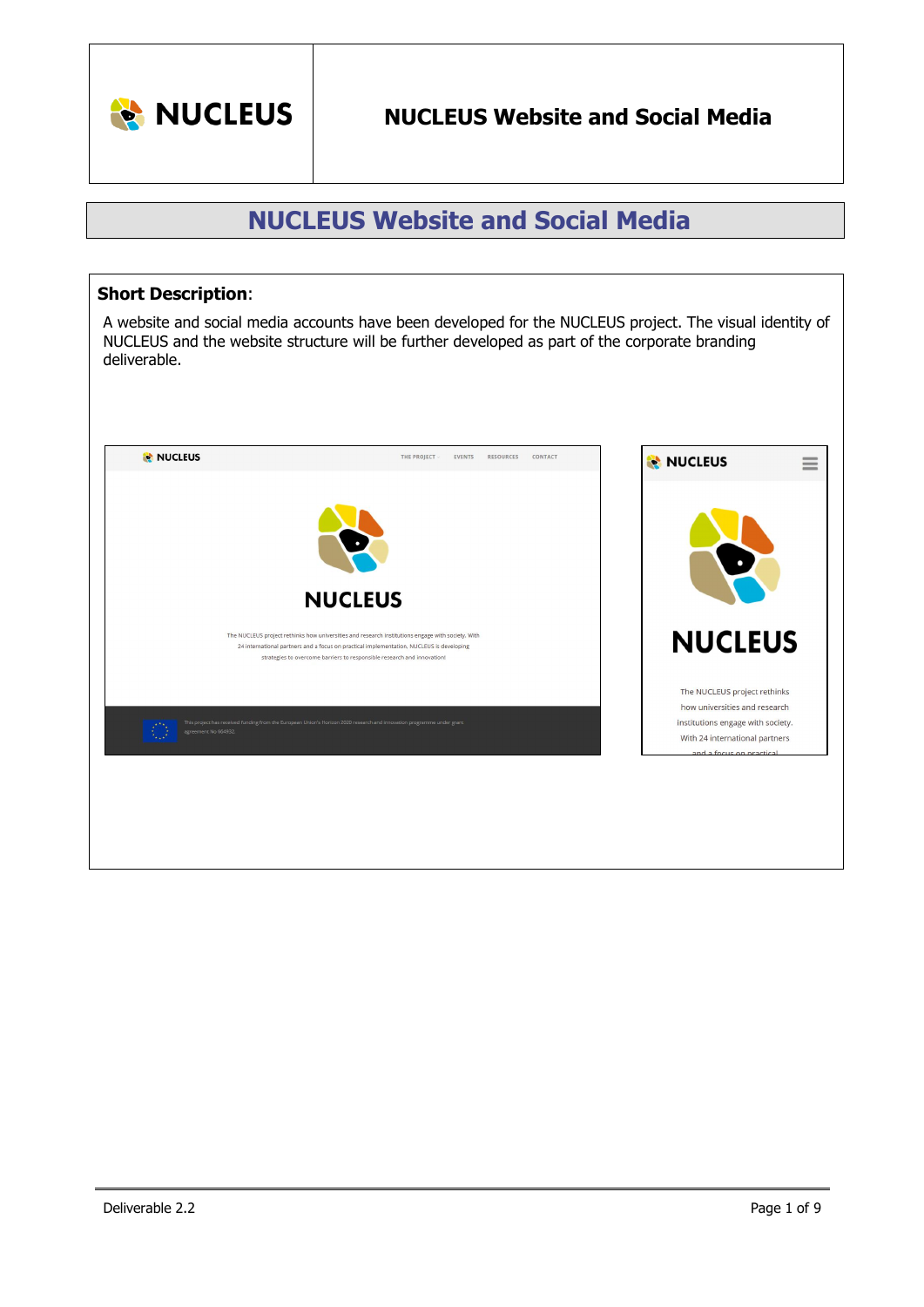

# **Contents**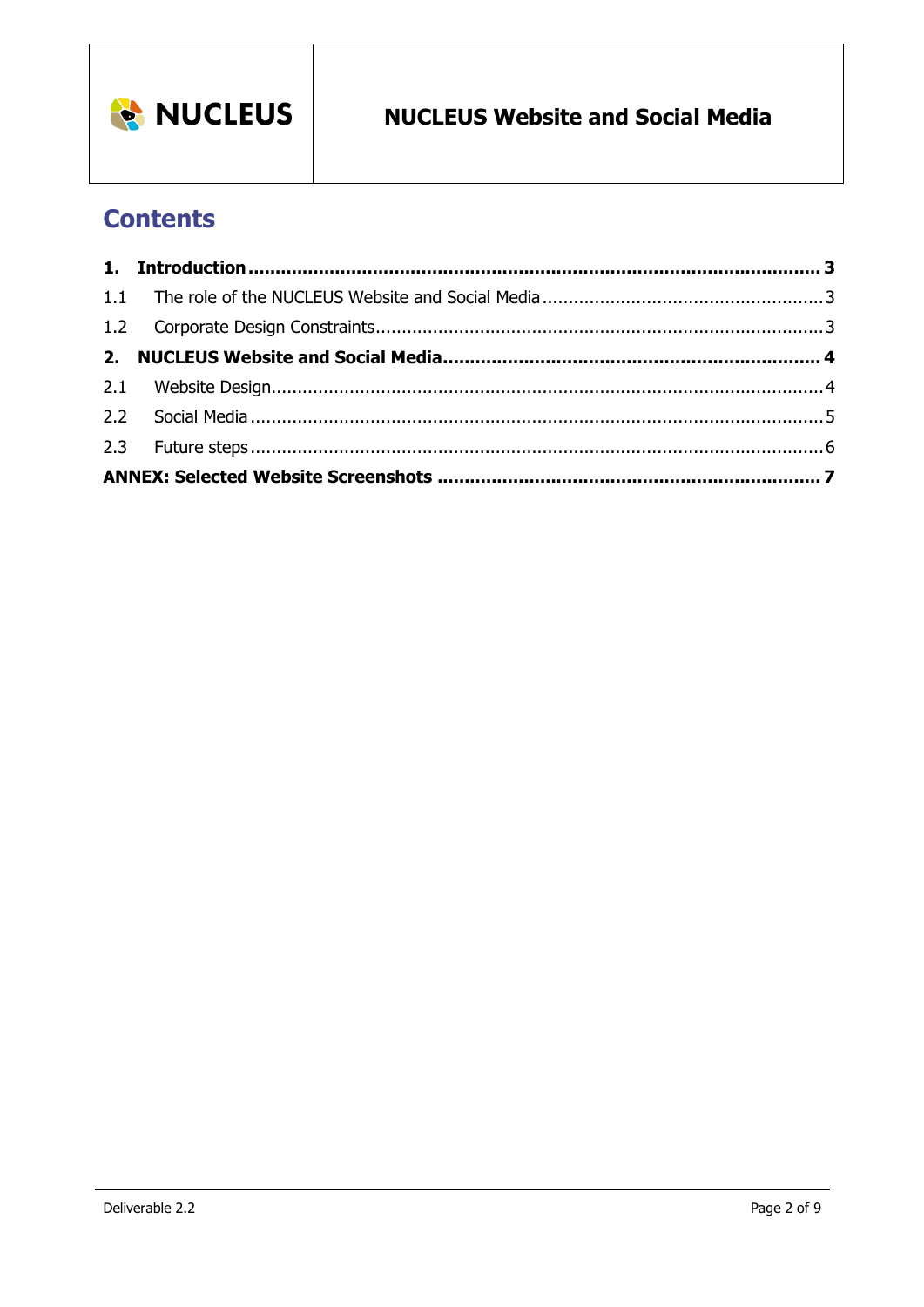

## <span id="page-2-0"></span>**1. Introduction**

## <span id="page-2-1"></span>**1.1 The role of the NUCLEUS Website and Social Media**

The NUCLEUS project's goal is develop practical recommendations for the implementation of responsible research and innovation (RRI). RRI "implies that societal actors (researchers, citizens, policy makers, business, third sector organisations, etc.) work together during the whole research and innovation process in order to better align both the process and its outcomes with the values, needs and expectations of society". Accordingly, NUCLEUS itself has an obligation to work together with societal actors to engage with their values, needs and expectations.

A project website and social media communities are key tools to accomplish this process. A website offers introduction to the project for those unfamiliar with it, provides updates on project proceedings, and acts as a central reference for contact information or resources. Social media communities, in contrast, invite ongoing commentary, questioning, comparison, and reflection in a more discussion-oriented environment. The two approaches complement each other in opening NUCLEUS up to public participation.

## <span id="page-2-2"></span>**1.2 Corporate Design Constraints**

Due to the delayed employment of the dissemination officer, the corporate design manual deliverable (D2.1) was postponed, with the approval of the Executive Board, to April 2016. Since corporate design guidelines are needed for a website with project-consistent branding, an interim website was developed featuring the already-designed logo. A fully-branded website will be professionally designed as part of the corporate design process, D2.1.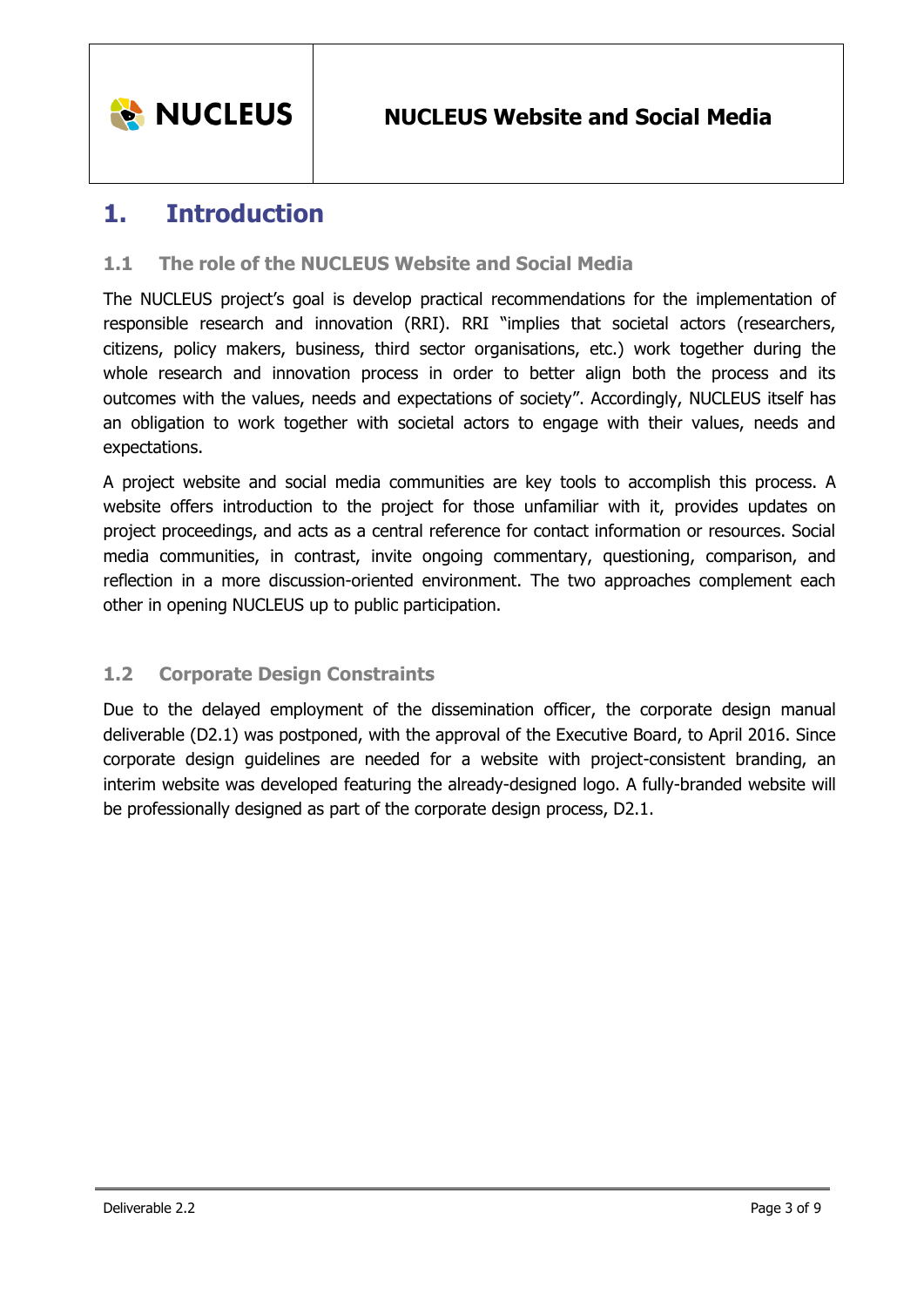

# <span id="page-3-0"></span>**2. NUCLEUS Website and Social Media**

### <span id="page-3-1"></span>**2.1 Website Design**

The interim NUCLEUS website [\(http://nucleus-project.eu/\)](http://nucleus-project.eu/) was designed using Wordpress, a highly popular content management system. The navigation offers four main themes of content:

- "The Project": a description of the project, responsible research and innovation, the timeline of NUCLEUS activities and research, and information on the consortium
- "Events": upcoming events, such as field trips and working groups
- "Resources": resources and reference files for consortium partners
- "Contact": an invitation for website visitors to contact the NUCLEUS Dissemination Officer, Robin Yee, with any questions or comments

The theme is responsive to different browsing dimensions, i.e. monitors, laptops, tablets, and mobile phones. Screenshots are provided in *Section 4: Annex*. Details on Horizon 2020's support for NUCLEUS are provided, with grant number, in a footer on every page.

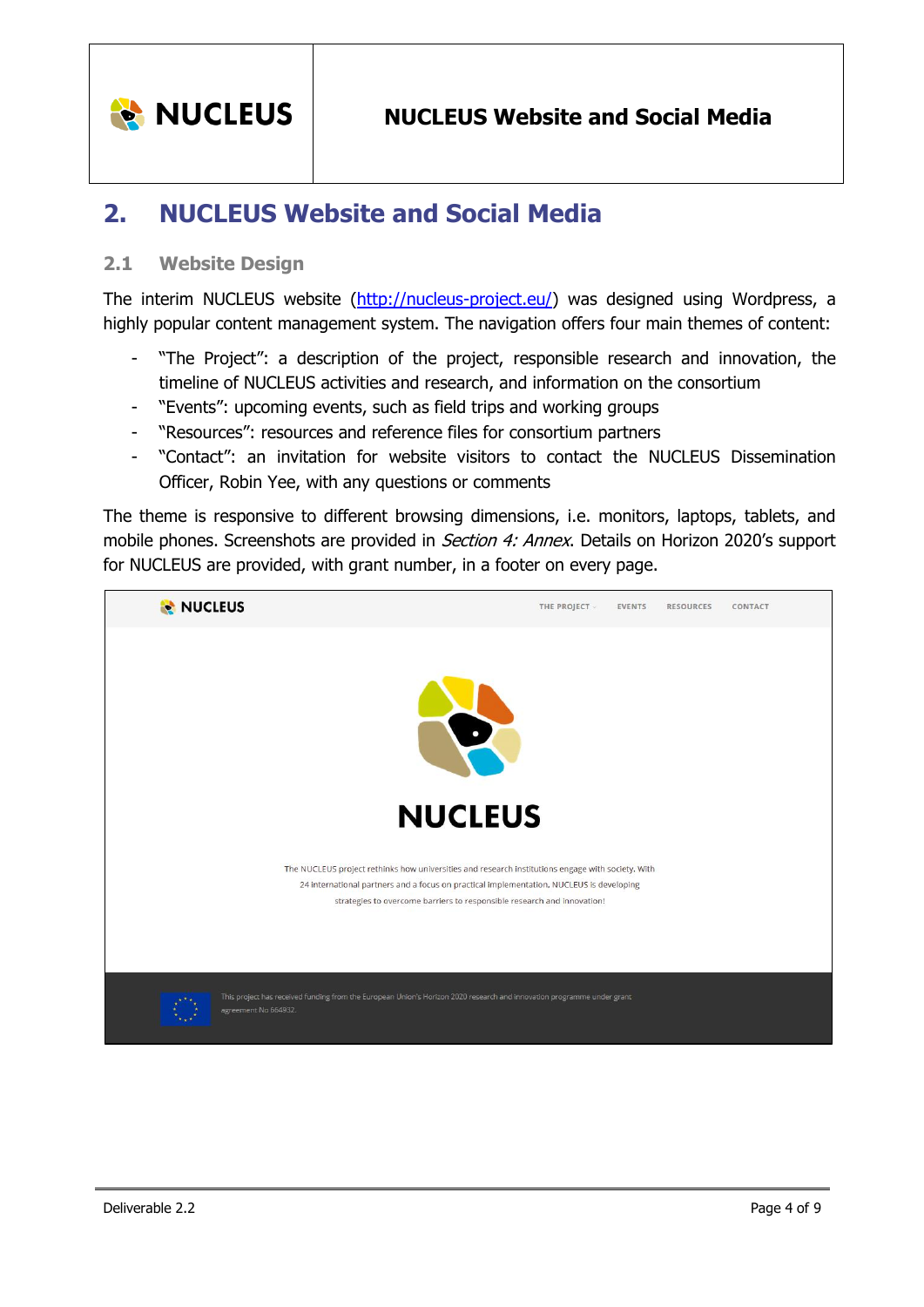

## **NUCLEUS Website and Social Media**

### <span id="page-4-0"></span>**2.2 Social Media**

Facebook and Twitter accounts [\(https://www.facebook.com/NucleusRRI](https://www.facebook.com/NucleusRRI) and [https://twitter.com/NucleusRRI,](https://twitter.com/NucleusRRI) respectively) have been created to offer a space for ongoing discussion of NUCLEUS' proceedings and relevant RRI topics. This may include questioning, commentary, or contributions from consortium members as well as other, public stakeholders. A social media presence offers NUCLEUS the ability to participate in related discussions, as well.

As the project develops, both knowledge-sharing and reflection are expected to grow through this platform. "NucleusRRI" will be the handle consistently used across platforms to identify the project. The visual style of the accounts will be further developed to align with the corporate design guidelines, once complete (D2.1).

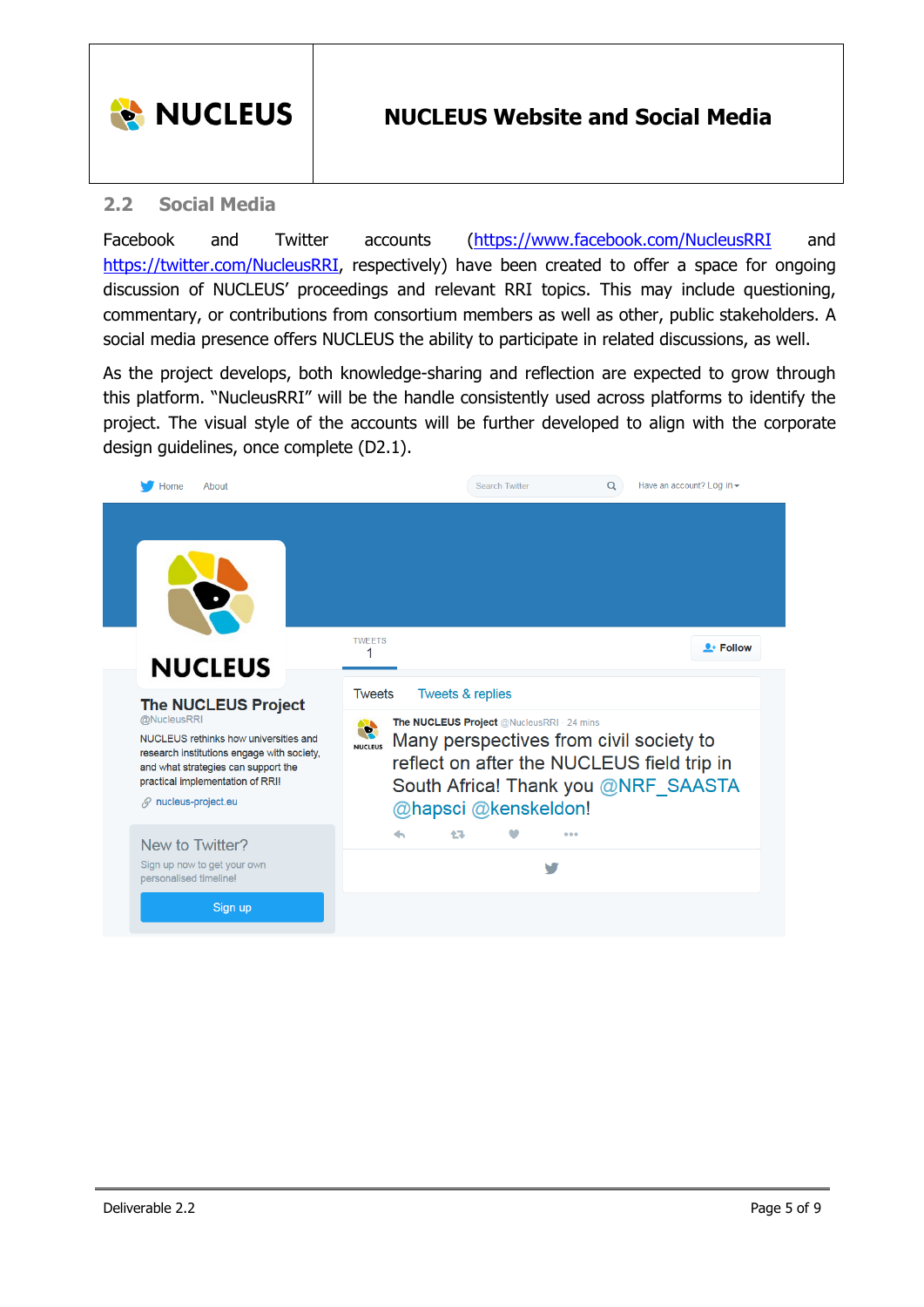

## <span id="page-5-0"></span>**2.3 Future steps**

As the project proceeds, the website will grow to accommodate future content and functionality. The structure to support this will be determined during the completion of the corporate design deliverable, D2.1.

Similarly, the use of social media in the project will grow as the project activities and findings offer more opportunity for reflection, ideally moving from a "broadcasting" style to one that facilitates discussion and reflection.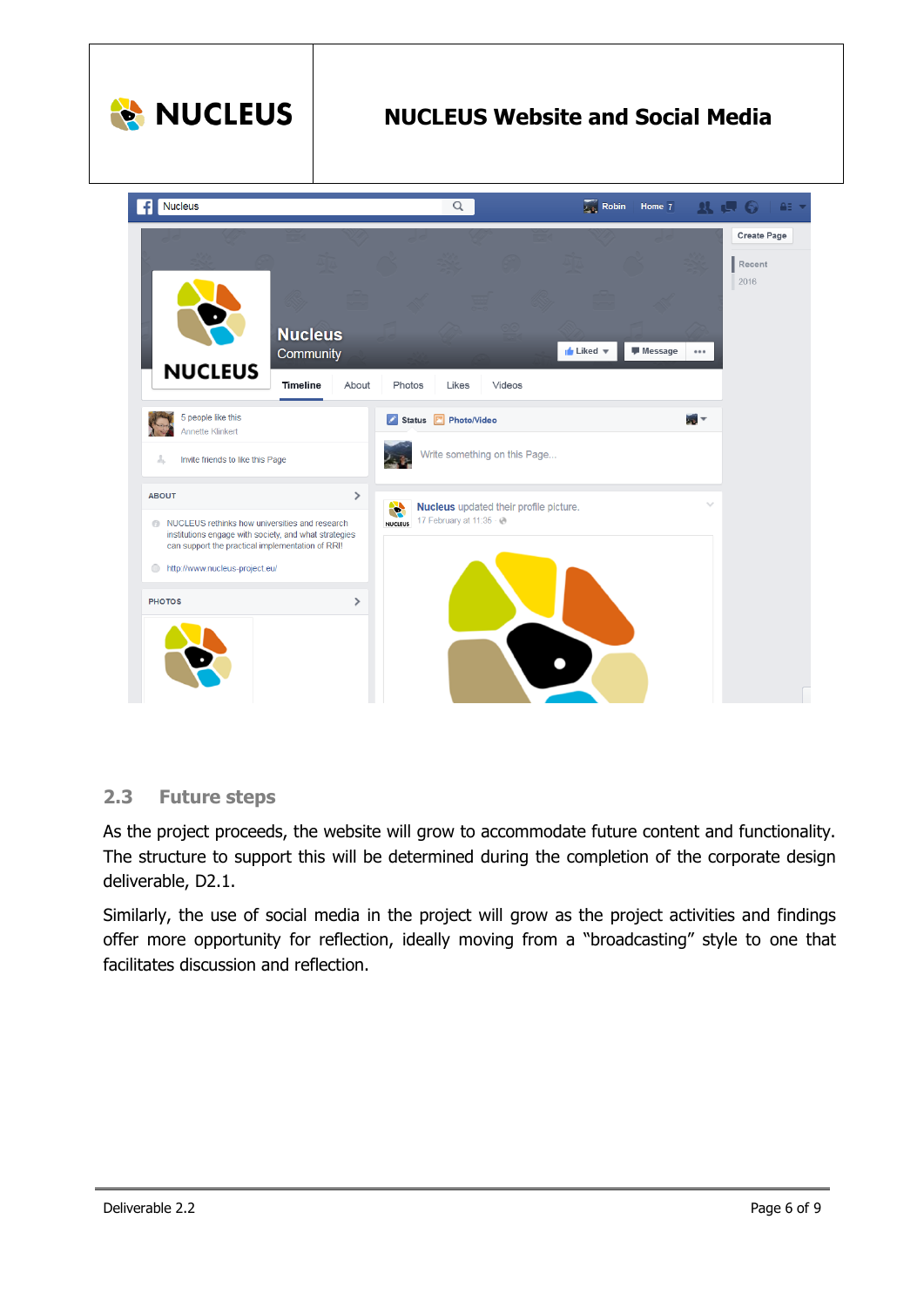

# <span id="page-6-0"></span>**ANNEX: Selected Website Screenshots**

| NUCLEUS                                                                                                                                                                                                                                                                                                                                                                                                                                                                                                                                                                                                                                                                                                                                                                                                                                                                                                                                                                                                                                                                                                                                                                                                                                                                                                                                                                                | THE PROJECT V                                                                                                                                                                                                                                                                                                                                                                                                                                                                                                                                                                                                                                                                                                                                                                                                                                                                                                                                             | <b>EVENTS</b><br><b>RESOURCES</b><br><b>CONTACT</b>                                                                                                                                                                                                            |  |  |
|----------------------------------------------------------------------------------------------------------------------------------------------------------------------------------------------------------------------------------------------------------------------------------------------------------------------------------------------------------------------------------------------------------------------------------------------------------------------------------------------------------------------------------------------------------------------------------------------------------------------------------------------------------------------------------------------------------------------------------------------------------------------------------------------------------------------------------------------------------------------------------------------------------------------------------------------------------------------------------------------------------------------------------------------------------------------------------------------------------------------------------------------------------------------------------------------------------------------------------------------------------------------------------------------------------------------------------------------------------------------------------------|-----------------------------------------------------------------------------------------------------------------------------------------------------------------------------------------------------------------------------------------------------------------------------------------------------------------------------------------------------------------------------------------------------------------------------------------------------------------------------------------------------------------------------------------------------------------------------------------------------------------------------------------------------------------------------------------------------------------------------------------------------------------------------------------------------------------------------------------------------------------------------------------------------------------------------------------------------------|----------------------------------------------------------------------------------------------------------------------------------------------------------------------------------------------------------------------------------------------------------------|--|--|
|                                                                                                                                                                                                                                                                                                                                                                                                                                                                                                                                                                                                                                                                                                                                                                                                                                                                                                                                                                                                                                                                                                                                                                                                                                                                                                                                                                                        | <b>THE PROJECT</b>                                                                                                                                                                                                                                                                                                                                                                                                                                                                                                                                                                                                                                                                                                                                                                                                                                                                                                                                        |                                                                                                                                                                                                                                                                |  |  |
| NUCLEUS is a four-year project that aims to develop a New Understanding of Communication,<br>Learning and Engagement in Universities and Scientific Institutions. With a consortium of 24<br>international partners, €4 million of funding from the European Union's Horizon 2020 programme, and a<br>focus on practical implementation, its goal is to overcome institutional barriers to responsible research<br>and innovation (RRI).<br>Research institutions do not exist in isolation, but interact with many other stakeholders in society,<br>including policymakers, the media, economy, public engagement and civil society. Like the individual cells<br>of a larger organism, each stakeholder group in society has unique specialisations and goals, but can have<br>productive interactions with the other "cells" that enable them to address more complex challenges and<br>tasks together.<br>The project addresses how RRI can be implemented by the "nucleus" of a university or research<br>institution; the governance that directs the policy and culture of an organisation. By developing the "DNA"<br>for practical implementation of RRI, the project will contribute strategies that have been tested,<br>demonstrated, and refined by an international network of partners.<br>Learn more about how NUCLEUS will develop the "DNA" for RRI implementation. |                                                                                                                                                                                                                                                                                                                                                                                                                                                                                                                                                                                                                                                                                                                                                                                                                                                                                                                                                           | Search<br>Search<br><b>SOCIAL</b><br>目り<br><b>UPCOMING EVENTS</b><br><b>NUCLEUS Field Trip: RRI and</b><br><b>Policy Making</b><br>11 May - 12 May<br><b>NUCLEUS Field Trip: RRI and</b><br>Economy<br>20 June - 21 June<br><b>NUCLEUS Field Trip: RRI and</b> |  |  |
| NUCLEUS                                                                                                                                                                                                                                                                                                                                                                                                                                                                                                                                                                                                                                                                                                                                                                                                                                                                                                                                                                                                                                                                                                                                                                                                                                                                                                                                                                                | THE PROJECT ~                                                                                                                                                                                                                                                                                                                                                                                                                                                                                                                                                                                                                                                                                                                                                                                                                                                                                                                                             | <b>RESOURCES</b><br><b>CONTACT</b><br><b>EVENTS</b>                                                                                                                                                                                                            |  |  |
|                                                                                                                                                                                                                                                                                                                                                                                                                                                                                                                                                                                                                                                                                                                                                                                                                                                                                                                                                                                                                                                                                                                                                                                                                                                                                                                                                                                        | <b>RESPONSIBLE RESEARCH AND INNOVATION</b>                                                                                                                                                                                                                                                                                                                                                                                                                                                                                                                                                                                                                                                                                                                                                                                                                                                                                                                |                                                                                                                                                                                                                                                                |  |  |
|                                                                                                                                                                                                                                                                                                                                                                                                                                                                                                                                                                                                                                                                                                                                                                                                                                                                                                                                                                                                                                                                                                                                                                                                                                                                                                                                                                                        | Responsible Research and Innovation, or RRI, is a modern<br>approach to research that involves open communication and<br>engagement amongst stakeholders from across society.<br>The NUCLEUS project's working definition of RRI is a process where<br>societal actors (researchers, citizens, policy makers, business, third<br>sector organisations, etc.) work together during the whole research<br>and innovation process in order to better align both the process and<br>its outcomes with the values, needs and expectations of society.<br>Horizon 2020, the European Union's largest ever funding<br>programme, has identified RRI as a priority for the "Science with<br>and for Society" theme, as well as one that affects all other<br>themes it supports. It is increasingly important for universities<br>and research institutions to understand how to support cultures<br>of RRI, and NUCLEUS' role is to develop tested strategies to | Search<br>Search<br><b>SOCIAL</b><br>日立<br><b>UPCOMING EVENTS</b><br><b>NUCLEUS Field Trip: RRI and</b><br><b>Policy Making</b><br>11 May - 12 May                                                                                                             |  |  |
|                                                                                                                                                                                                                                                                                                                                                                                                                                                                                                                                                                                                                                                                                                                                                                                                                                                                                                                                                                                                                                                                                                                                                                                                                                                                                                                                                                                        | overcome the challenges of practical implementation faced by<br>academic governance.                                                                                                                                                                                                                                                                                                                                                                                                                                                                                                                                                                                                                                                                                                                                                                                                                                                                      | <b>NUCLEUS Field Trip: RRI and</b><br><b>Economy</b>                                                                                                                                                                                                           |  |  |

NUCLEUS Field Trip: RRI and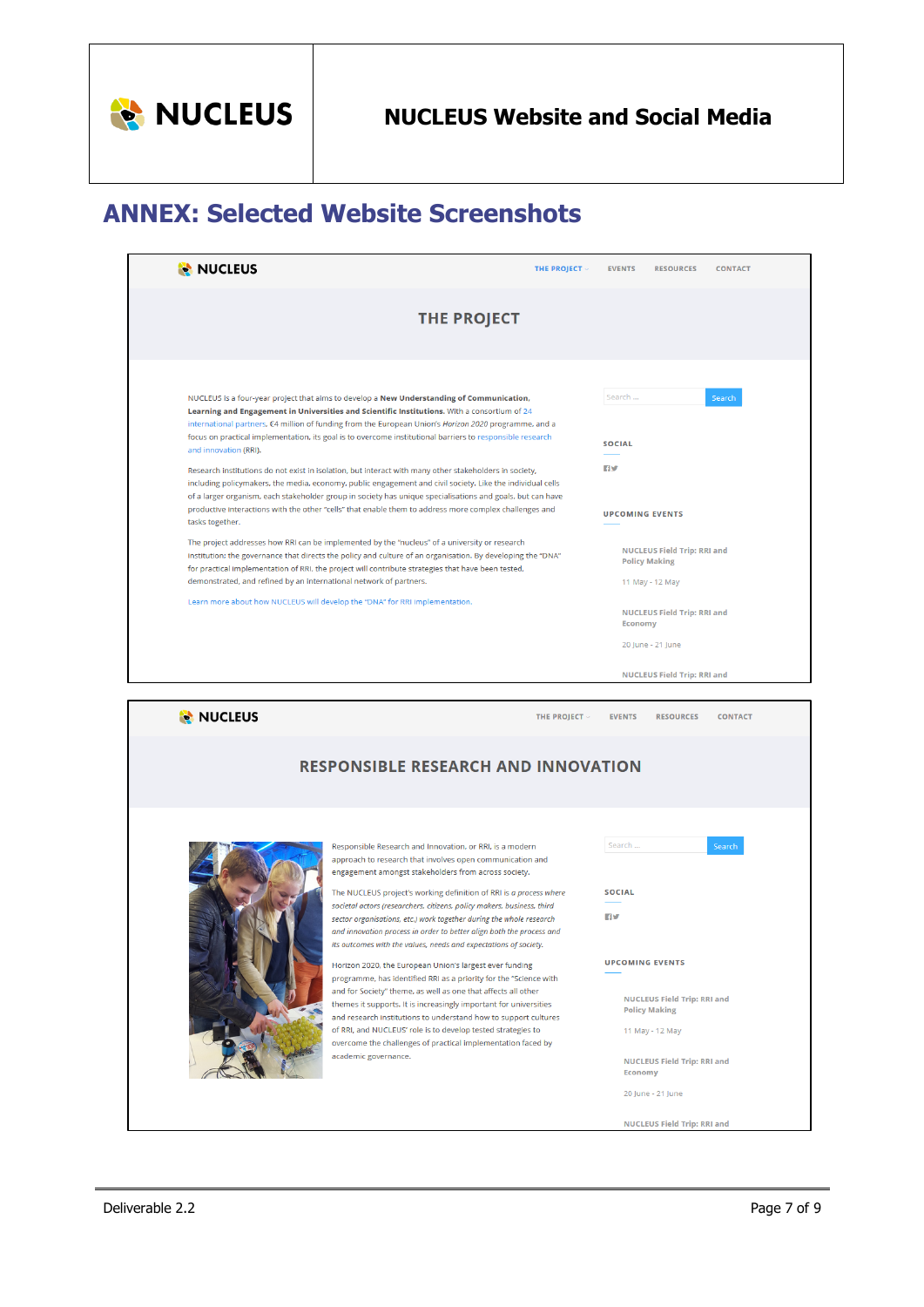

## **NUCLEUS Website and Social Media**

| NUCLEUS                                                         |                                                            | THE PROJECT ~              | <b>EVENTS</b>  | <b>RESOURCES</b> | <b>CONTACT</b> |
|-----------------------------------------------------------------|------------------------------------------------------------|----------------------------|----------------|------------------|----------------|
|                                                                 | <b>Upcoming Events</b>                                     | <b>EVENTS FROM</b><br>Date | <b>VIEW AS</b> |                  |                |
|                                                                 |                                                            |                            | $\equiv$ List  |                  |                |
|                                                                 |                                                            |                            |                |                  |                |
|                                                                 | <b>May 2016</b>                                            |                            |                |                  |                |
|                                                                 |                                                            |                            |                |                  |                |
| <b>NUCLEUS Field Trip: RRI and Policy Making</b>                |                                                            |                            |                |                  |                |
|                                                                 | 11 May - 12 May<br>Nottingham, United Kingdom + Google Map |                            |                |                  |                |
|                                                                 | Find out more »                                            |                            |                |                  |                |
|                                                                 |                                                            |                            |                |                  |                |
|                                                                 | <b>June 2016</b>                                           |                            |                |                  |                |
|                                                                 |                                                            |                            |                |                  |                |
|                                                                 |                                                            |                            |                |                  |                |
| <b>NUCLEUS Field Trip: RRI and Economy</b><br>20 June - 21 June |                                                            |                            |                |                  |                |
|                                                                 | Dublin, Ireland + Google Map                               |                            |                |                  |                |
|                                                                 | Find out more »                                            |                            |                |                  |                |
|                                                                 |                                                            |                            |                |                  |                |
|                                                                 | <b>September 2016</b>                                      |                            |                |                  |                |
|                                                                 |                                                            |                            |                |                  |                |
|                                                                 | <b>NUCLEUS Field Trip: RRI and Public Engagement</b>       |                            |                |                  |                |
|                                                                 | 13 September - 18 September<br>Beijing, China + Google Map |                            |                |                  |                |

### Responsive design